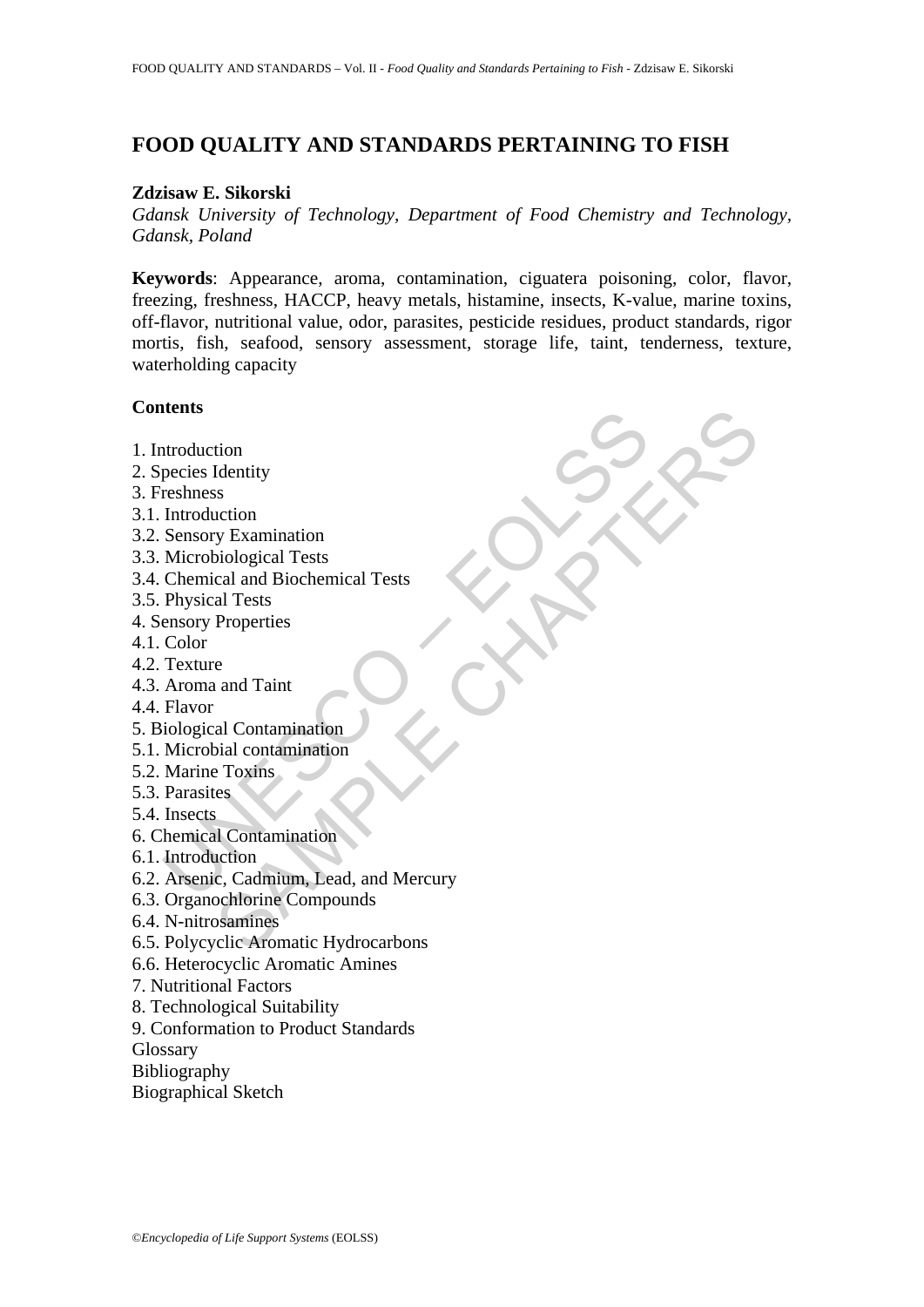#### **Summary**

The quality indices of seafood regarding sensory attributes, health safety aspects, nutritional value, functional properties, and conformation to product standards are treated in this chapter. Poisonous fish of several families and fish products containing biotoxins or visible parasites are not allowed for human consumption according to EEC requirements. Freshness is the primary attribute used when deciding the market value of an expensive variety of fish. It can be measured using sensory, biochemical, microbiological, and physical tests.

tent, most seafood products have high nutritional value. The co<br>h and fishery products by microorganisms, marine toxins, paras<br>rolled by regulations and standards regarding fishing, handling,<br>d a vessel and onshore. Chemic is the stock of products have high nutritional value. The contamination of fishery products have high nutritional value. The contamination of fishery products by microorganisms, marine toxins, parasites, and inseed by regu The sensory, nutritional, and functional properties of fish and shellfish are speciesrelated, and affected by biological factors, and by handling and processing. Because of their high protein content, polyenoic fatty acids of the n-3 family content, and vitamin content, most seafood products have high nutritional value. The contamination of the catch and fishery products by microorganisms, marine toxins, parasites, and insects is controlled by regulations and standards regarding fishing, handling, and processing on board a vessel and onshore. Chemical contamination is generally within allowable limits and, being no higher than that of other foods on the market, generally affords no risk to the consumer.

#### **1. Introduction**

There is a large variety of fish and shellfish, belonging to hundreds of species fished commercially and produced in aquaculture, that are offered for human food. They are used in many different ways, as fresh or frozen, served at home or in restaurants after culinary preparation; as raw dishes such as sashimi, fried, grilled, broiled, baked, barbecued, marinated, or boiled in seasoned liquids, or further processed industrially into salted, dried, smoked, marinated, or canned products.

The suitability of the catch for these various end uses, judged by the particular customers, is reflected in the quality of seafood. The meaning of the term seafood quality is different for well-to-do connoisseurs, who select rare, expensive fish, crustaceans, and esoteric mollusks for their cuisine, and for the people in need, who eat cooked, dried, salted, or fermented fish as a supplement to the staple cereals in their daily diet.

The quality attributes of seafood comprise those that pertain to the species, sensory expectations of consumers, health and safety aspects, nutritional value, functional properties, and conformation to product standards regarding composition, proportions of components, appearance, ingredients, packaging, labeling, and shelf-life. These attributes can be quantitatively determined and the measured values used for assessing the quality grade.

The initial values of the different quality attributes of just-harvested seafood depend on the species' characteristics, seasonal biological changes in the fish organisms, and parasite infestation, and on the conditions applied in aquaculture and in fishing. The species-related properties regard size, appearance, and shape, yield of edible parts, content and distribution of dark muscles, flavor and texture of the meat, contents of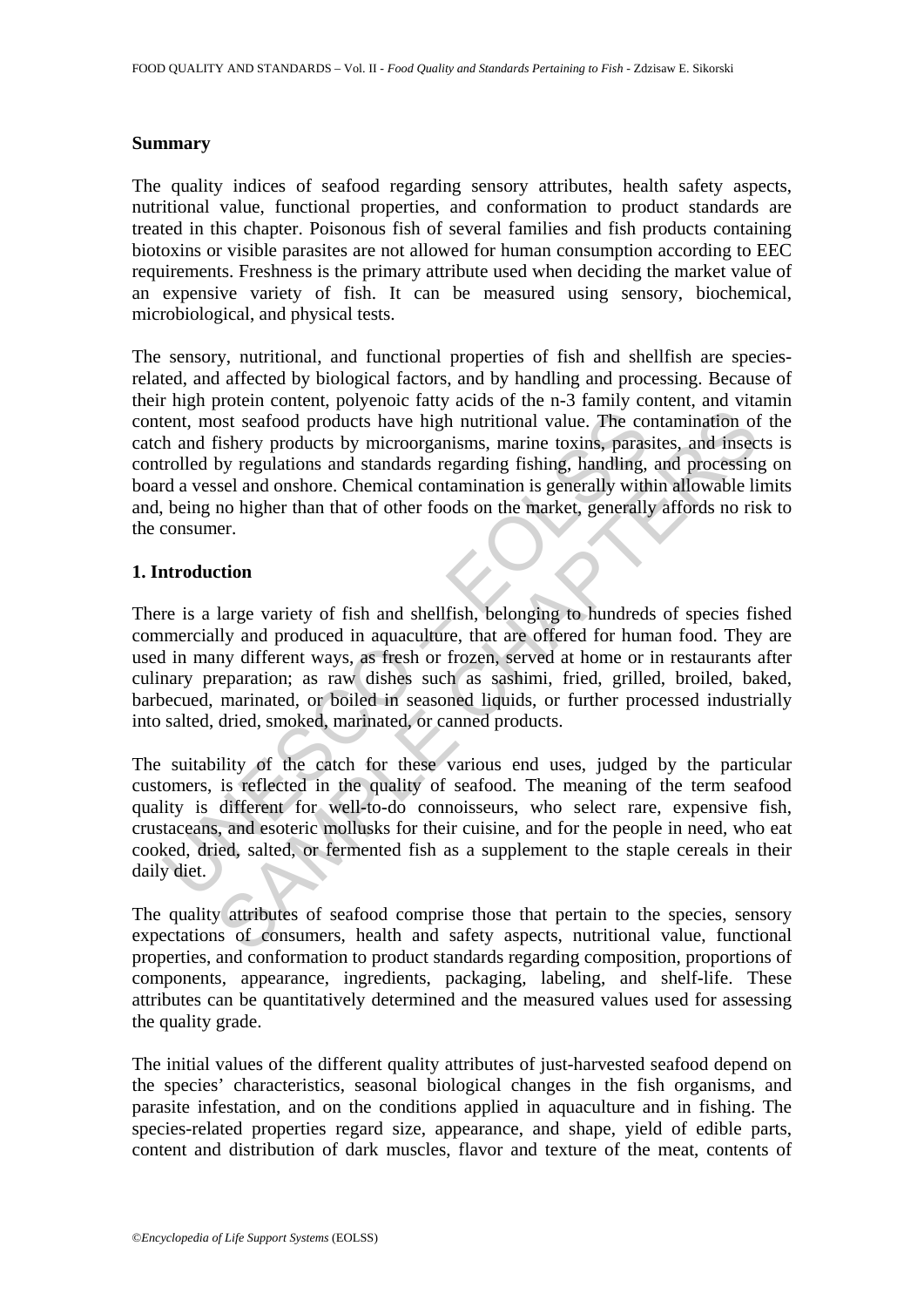valuable components (predominantly proteins, lipids, and vitamins), the activity of enzymes, and the presence of toxins. The size of the fish affects the vulnerability of the catch to damage during handling and processing. Appearance and shape influence the appeal of the fish to the buyer, while the yield of edible parts has an impact on the economy of processing.

The color, flavor, and texture of the meat are important factors affecting the suitability of the fish for different methods of culinary preparation and use in the food industry. The contents of proteins, lipids, vitamins, and mineral components affect the sensory properties of the products and the nutritional value. The activity of various enzymes influences the susceptibility of the catch to storage changes, such as rapid postmortem softening of the flesh of fish and squid rich in active proteolytic enzymes, or freezing denaturation in proteins of frozen stored fish of the *Gadidae* family, abundant in trimethylamine oxide (TMAO) demethylase. Enzyme activity also has an impact on the suitability of raw material for producing different kinds of products, such as mild salted maatjes herrings or marinades.

Various nonprotein nitrogenous compounds affect the sensory properties, safety, and suitability of the fish for different end uses; TMAO is involved in undesirable greening of canned albacore, and biogenic amines may cause health hazards. Endogenous toxins make the meat of the fish of several species unfit for human consumption. The seasonal biological changes are responsible for fluctuations in the contents of proteins and lipids in fish muscles, and for the activity of endogenous proteases.

ethylamine oxide (TMAO) demethylase. Enzyme activity also hability of raw material for producing different kinds of products, tijes herrings or marinades.<br>
ious nonprotein nitrogenous compounds affect the sensory propounds inie oxide (TMAO) demethylase. Enzyme activity also has an impact or<br>nine oxide (TMAO) demethylase. Enzyme activity also has an impact or<br>of raw material for producing different kinds of products, such as mild se<br>rings or The biological condition of the fish also affects the gel-forming ability of the muscle proteins. In migratory salmonid fishes during spawning, the flesh may have a paste-like appearance because of enzymatic degradation of the muscle fiber integrity. Infestation with parasites may decrease the technological value of the catch, or constitute severe health hazards for the consumers of raw fish and aquatic invertebrates of various species. Aquaculture and fishing operations affect the technological suitability of the catch.

The quality attributes of seafood change on the way to the consumer because of time and the impact of post-harvest treatment, sanitary conditions during handling, storage, and processing, and the procedures and materials used for preservation.

# **2. Species Identity**

The flavor, color, and texture of the meat of fish and shellfish are important quality attributes. They are characteristic for each species and have a high impact on the market price of seafood. Many characteristic features affecting the suitability of fish for manufacturing various products or preparing certain dishes are shared by fish of a group of species. Examples are whitefish, such as cod and other gadoids; herring and several other similar species of fatty, pelagic fish; mackerel and tuna; or salmon and trout.

It is not easy to identify fish species or even the family in many fishery products, if the original structure of the muscles cannot be recognized because of the cutting, breading, mincing, and forming applied in processing. Furthermore, compositions of several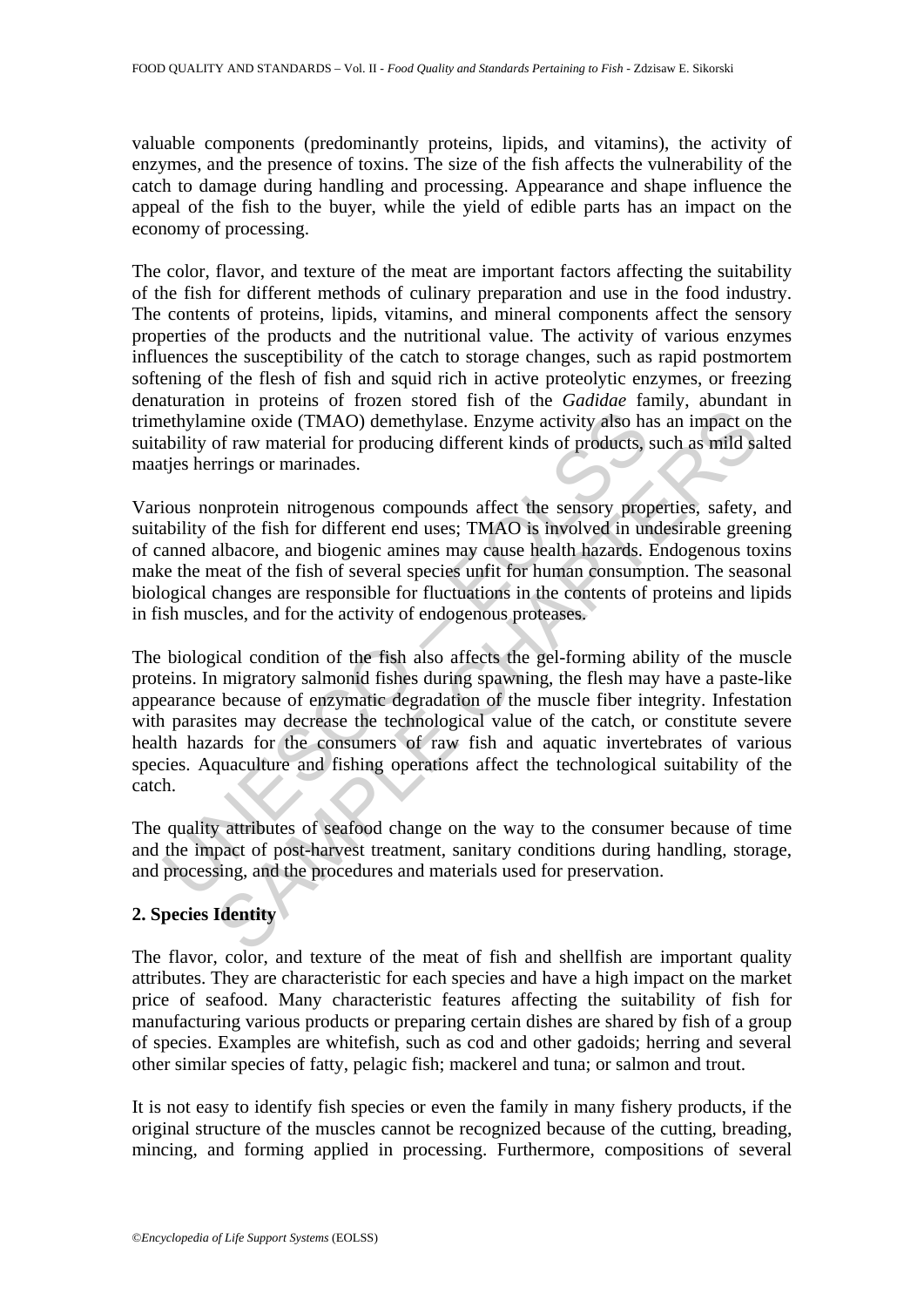different raw materials, including vegetable protein and polysaccharides, with a selection of additives affecting the flavor and texture of the products, are made. The determination of the species identity of the fish contained in these products can be made by isoelectric focusing of sarcoplasmic proteins extracted from such commodities.

## **3. Freshness**

# **3.1 Introduction**

In the quality grading of seafood, strict attention is paid to the attributes characterizing the state of freshness. In countries with old traditions in fish consumption, such as Japan, freshness is, with respect to rare species, the fundamental and almighty determinant of acceptability and price on the market. Fish of valuable species and of prime freshness, suitable to be eaten raw, may have a price ten times higher than the same fish after several days of storage on ice, which is still fit for human consumption.

ince freshness, suitable to be eaten raw, may have a price ten time<br>
e fish after several days of storage on ice, which is still fit for hun<br>
caught fish and shellfish have a vivid, intensive hue, silver or any<br>
bow charac of successors and summate that the measure and the resultation of the results of the results of strates and the results of strates, suitable to be eaten raw, may have a price ten times higher than the fiter several days of Just-caught fish and shellfish have a vivid, intensive hue, silver or any other color of the rainbow characteristic for the species, light-red gills, firm and elastic body, and delicate, typical, predominantly seaweed or shellfish aroma. The cooked fresh fish has a pleasant flavor, typical for the species, and springy texture; the myomeres of the fillets are held together by intact myosepta. Due to post-harvest biochemical changes in saccharides, nitrogenous compounds, and lipids, and because of chemical lipid oxidation, the freshness attributes deteriorate gradually, and signs of putrefaction appear. The initial loss of the attributes of prime freshness in fish and marine invertebrates is caused primarily by catabolic reactions in nucleotides and saccharides, which are soon followed by degradation of nitrogenous compounds, as well as by hydrolysis and peroxidation of lipids. At this stage, the reactions are catalyzed predominantly by endogenous enzymes. During further storage of the catch, the deteriorative processes result mainly from microbial activity. The rate of freshness loss and spoilage is controlled by endogenous factors related to species, condition, infestation with parasites, and initial bacterial contamination of the catch, and by handling and preservation of the fish on board the vessel and on shore.

The state of freshness can be determined by sensory assessment, and by using chemical assays of products of biochemical reactions, or by measuring physical properties of the fish muscles. There is no universal chemical or physical test applicable to assessment of the freshness of seafood of various species and at different stages of post mortem changes. The results of the tests have to be significantly correlated to those of sensory analysis.

## **3.2 Sensory Examination**

The sensory grading of seafood freshness involves examination of the appearance, odor, and texture of the raw fish, and may additionally regard the odor and flavor of cooked fish, with reference to special ratings describing the attributes at different states of freshness for various types of products. In the European Community, freshness ratings have been established for five groups of products: A. whitefish, cod and sole; B. bluefish, albacore, and mackerel; C. selachii; D. cephalopods; and E. crustaceans (see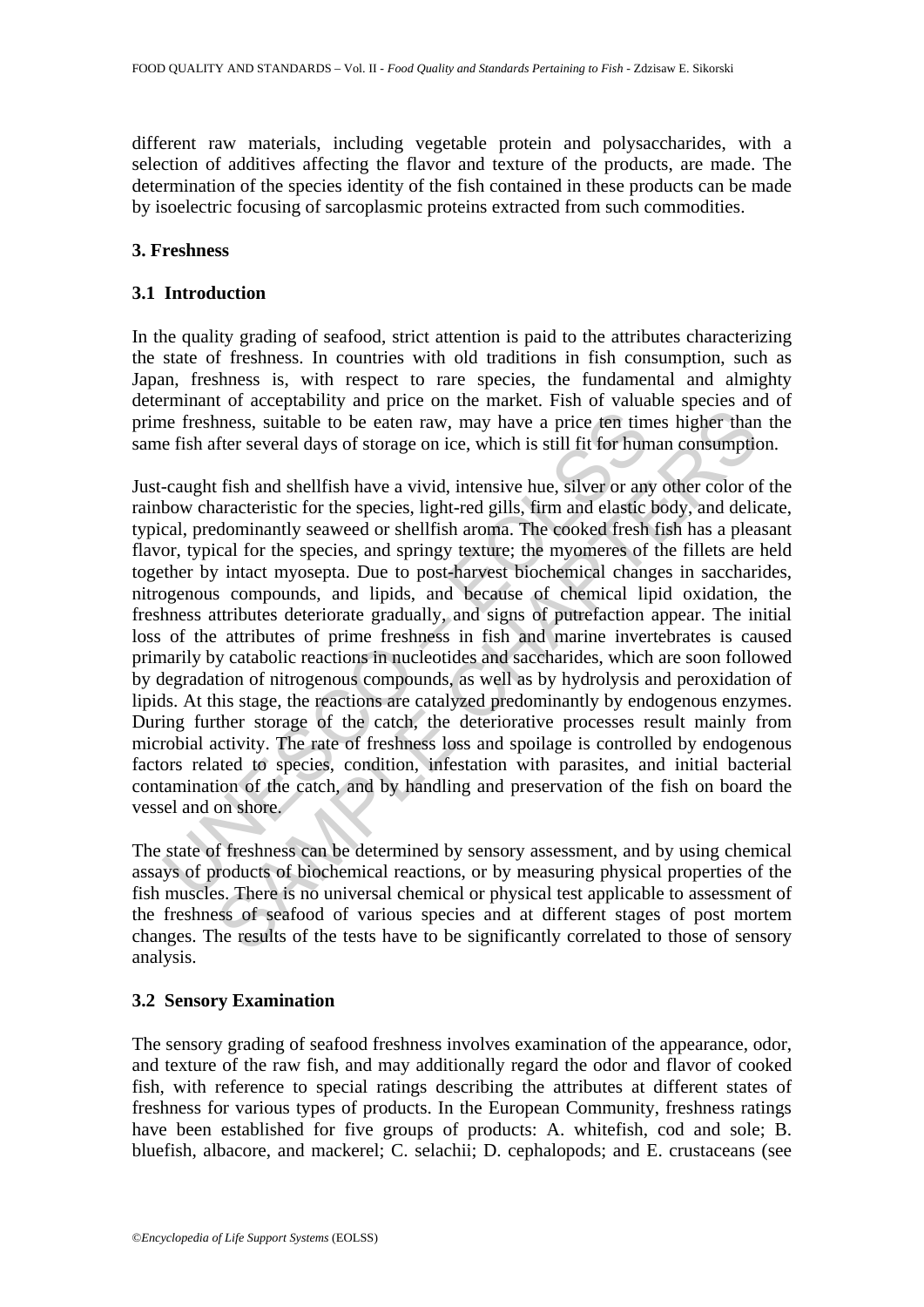Table 1), whereby reference is made to appraisal criteria specific to each group. In computing total freshness ratings, the relative importance of different attributes is often taken into account; in fish of various species and intended uses, the weight of different attributes is not equal. Another type of grading is based on assessing the number and intensity of defects and subtracting demerit points from the highest quality score.

|                                        | Criteria                                                                                     |                                                                                |                                                                                    |                                                                                      |  |  |
|----------------------------------------|----------------------------------------------------------------------------------------------|--------------------------------------------------------------------------------|------------------------------------------------------------------------------------|--------------------------------------------------------------------------------------|--|--|
|                                        | <b>Freshness category</b>                                                                    | Not admitted<br>$\mathcal{L}^1$                                                |                                                                                    |                                                                                      |  |  |
|                                        | <b>Extra</b>                                                                                 | A                                                                              | B                                                                                  |                                                                                      |  |  |
| Skin                                   | Bright,<br>iridescent<br>pigment (save<br>for redfish) or<br>opalescent; no<br>discoloration | Pigmentation<br>bright but not<br>lustrous                                     | Pigmentation<br>in the process<br>of becoming<br>discolored or<br>dull             | Dull<br>pigmentation<br>$\binom{2}{ }$                                               |  |  |
| Skin mucus                             | Aqueous,<br>transparent                                                                      | Slightly<br>cloudy                                                             | Milky                                                                              | Yellowish<br>gray, opaque<br>mucus                                                   |  |  |
| Eye                                    | Convex<br>(bulging); black,<br>bright pupil;<br>transparent<br>cornea                        | Convex and<br>slightly<br>sunken; black<br>dull pupil;<br>opalescent<br>cornea | Flat;<br>opalescent<br>cornea; opaque<br>pupil                                     | Concave in the<br>center; grey<br>pupil; milky<br>cornea $^2$ )                      |  |  |
| Gills                                  | Bright color; no<br>mucus                                                                    | Less colored;<br>transparent<br>mucus                                          | Brown/gray<br>becoming<br>discolored;<br>thick, opaque<br>mucus                    | Yellowish;<br>milky mucus<br>$^{(2)}$                                                |  |  |
| Peritoneum (in<br>gutted fish)         | Smooth; bright;<br>difficult to<br>detach from<br>flesh                                      | Slightly dull;<br>can be<br>detached from<br>flesh                             | Speckled;<br>comes away<br>easily from<br>flesh                                    | Does not stick<br>$\binom{2}{ }$                                                     |  |  |
| Smell of gills and<br>abdominal cavity |                                                                                              |                                                                                |                                                                                    |                                                                                      |  |  |
| Whitefish other<br>than plaice         | Seaweedy                                                                                     | No smell of<br>seaweed;<br>neutral smell                                       | Fermented;<br>slightly sour                                                        | $\binom{2}{ }$<br>Sour                                                               |  |  |
| Plaice                                 | Fresh oily;<br>peppery; earthy<br>smell                                                      | Oily;<br>seaweedy or<br>slightly<br>sweetish                                   | Oily;<br>fermented;<br>stale, slightly<br>rancid                                   | Sour                                                                                 |  |  |
| Flesh                                  | Firm and<br>elastic; smooth<br>surface $\binom{3}{2}$                                        | Less elastic                                                                   | Slightly soft<br>(flaccid), less<br>elastic; waxy<br>(velvety) and<br>dull surface | Soft (flaccid)<br>$^{2}$ ; scales<br>easily detached<br>from skin,<br>surface rather |  |  |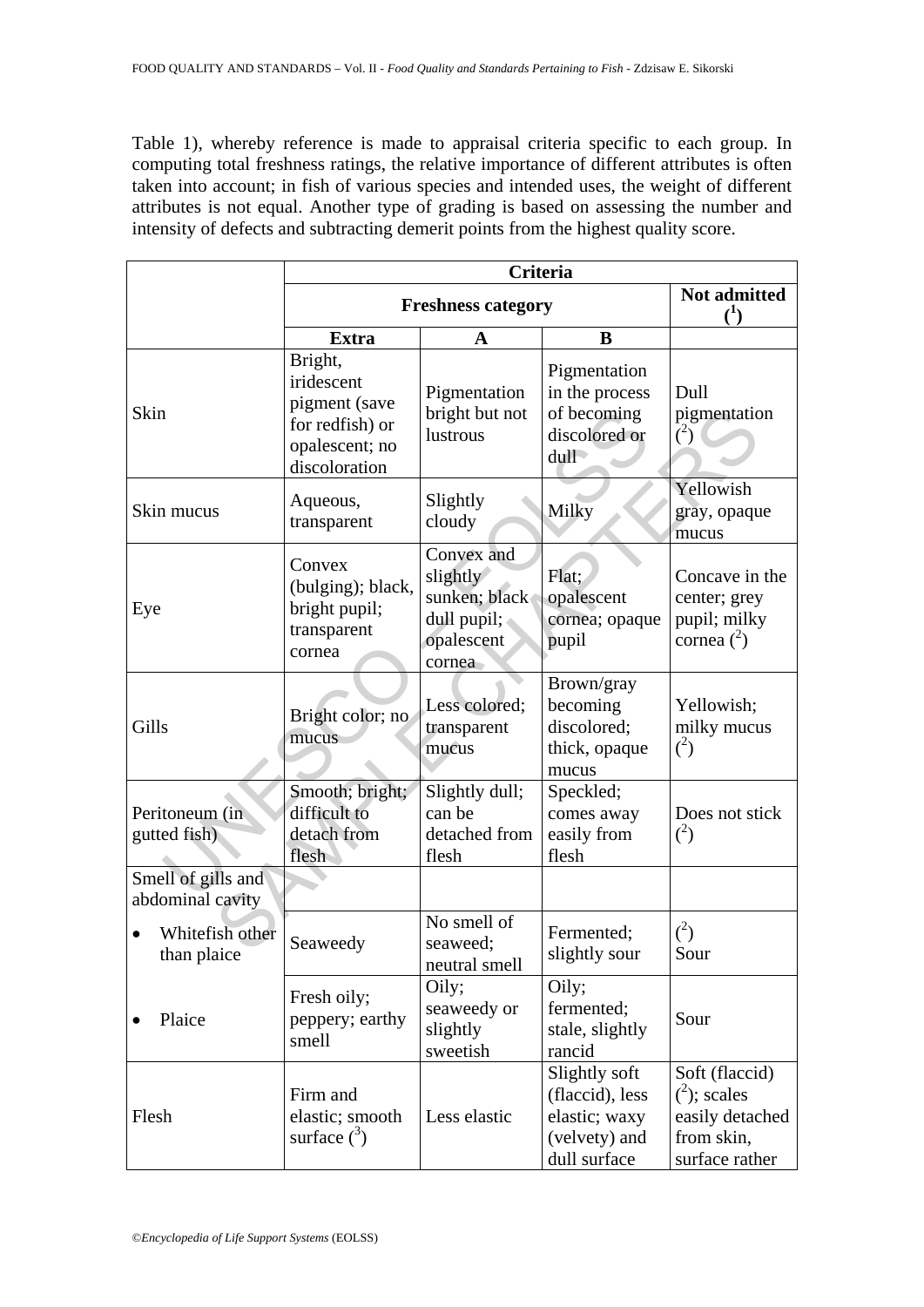| м. |  |  |  |
|----|--|--|--|
|    |  |  |  |

- $(1)$  This column will apply only until a Commission Decision is made establishing criteria for fish which is unfit for human consumption, pursuant to Council Directive 91/493/EEC
- $(2)$  Or in a more advanced state of decay
- $\hat{C}$ ) Fresh fish prior to the onset of rigor mortis will not be firm and elastic but will still be graded in category Extra

Table 1. Freshness rating of whitefish established by the European Community (European Council Regulation EC No 2406/96)

#### **3.3 Microbiological Tests**

The advanced stages of undesirable post-harvest changes are related to the number of bacteria thriving on the fish. There is a direct relation between the number of bacteria present in the seafood and the quantity of products of their metabolism, regardless of the temperature of storage. Attempts have been made to correlate the state of freshness with the microbial contamination. Microbiological assays, however, are of little use for discrimination between prime freshness and a state corresponding to about three days' to four days' storage of the fish on ice. They can, however, be used to decide upon the fitness of the fish for human consumption.

## **3.4 Chemical and Biochemical Tests**



Figure 1. Typical values of freshness indicators in fish stored on ice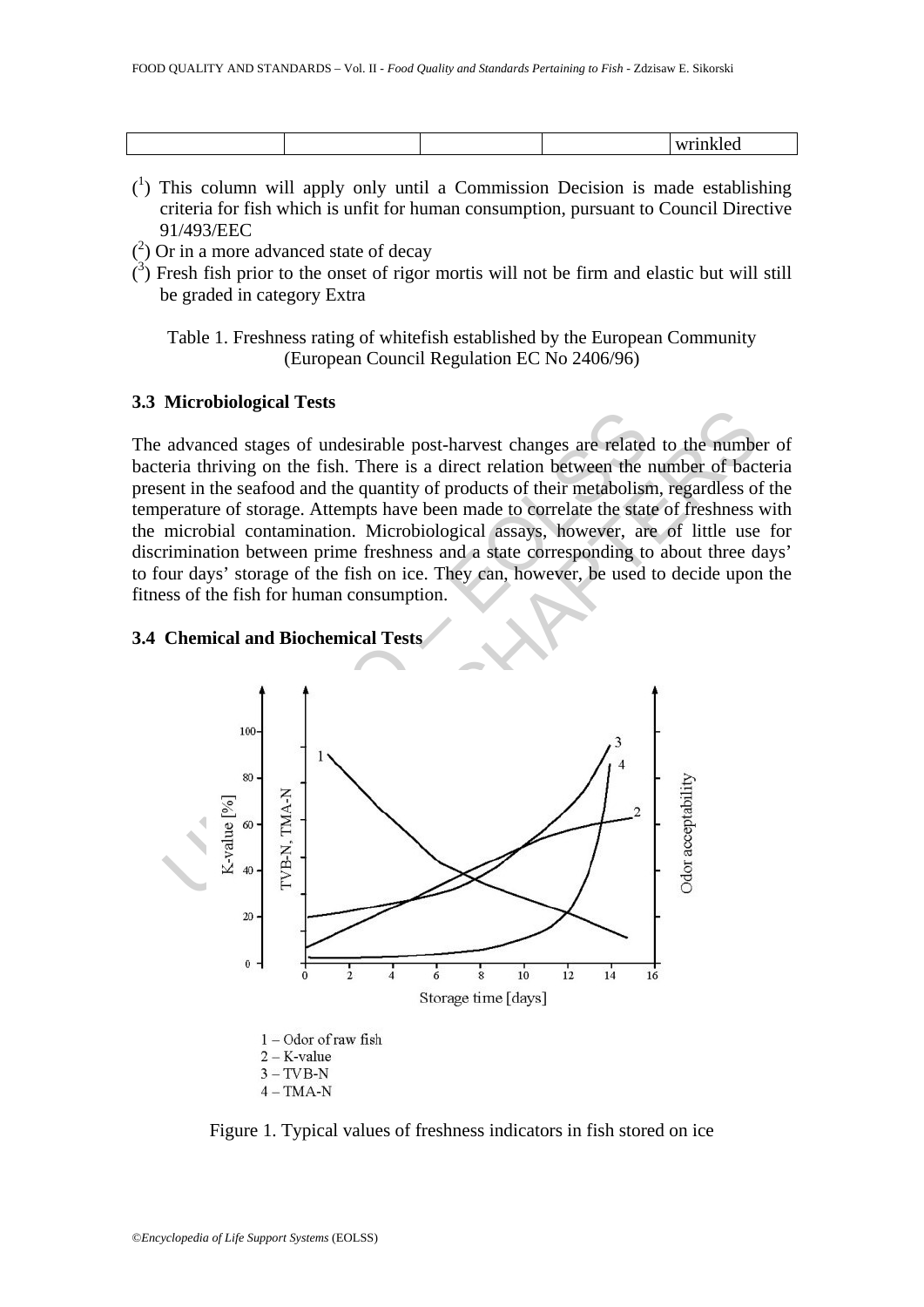Soon after catch, post mortem degradation of nucleotides begins in fish muscles, catalyzed predominantly by endogenous enzymes. The activities of endogenous ATPase and lactic dehydrogenase decrease post mortem in the muscles of fish of several species. This loss in activity has been suggested as a test for differentiation between extremely fresh fish and those held for one or two days on ice. The concentrations of different catabolites of ATP are good indicators of freshness in the early mortem stages (see Figure 1).

The freshness index K-value is based on the determination of ATP and its degradation products—adenosine diphosphate (ADP), adenosine monophosphate (AMP), inosine monophosphate (IMP), inosine (Ino), and hypoxanthine (Hx):

$$
K(\%) = \frac{[Ino] + [Hx]}{[ATP] + [ADP] + [AMP] + [IMP] + [Ino] + [Hx]} \times 100
$$

The rate of increase in the K-value depends on the species and on handling during capture.

6) =  $\frac{1}{[ATP]+[ADP]+[AMP]+[IMP]+[IND]+[HN]} \times 100$ <br>rate of increase in the K-value depends on the species and o<br>ure.<br>nost fish, the K-value just after catch does not exceed 10%, 20%<br>hhness, and 60% indicates the rejection point. To b TP]+[ADP]+[AMP]+[IMP]+[Imp]+[Hx] ×100<br>
f increase in the K-value depends on the species and on handling du<br>
f increase in the K-value depends on the species and on handling du<br>
h, the K-value just after catch does not exc In most fish, the K-value just after catch does not exceed 10%, 20% is the limit of high freshness, and 60% indicates the rejection point. To be used for freshness grading, the K-value should be correlated with the results of sensory assessments for fish of different species. An approximation of the freshness index is the  $K_1$  value:

$$
K_1\left(\%
$$
)  $\frac{[Ino]+[Hx]}{[IMP]+[Ino]+[Hx]} \times 100$ 

which is easier to determine. Although a little less accurate, it can be used instead of the K-value, because in the catch of commercial fisheries, the enzymatic degradation of nucleotides is usually somewhat advanced, and the amounts of ATP, ADP, and AMP are low as compared with those of the further catabolites.

The ratio of phosphocreatine to inorganic phosphate in the muscles has been proposed as a sensitive index of the early post-mortem changes in fish, more sensitive than the Kvalue.

Chemical measurements of products of bacterial decomposition of meat components reflect the level of bacterial development. These tests are usually not suitable for the determination of the early stages of freshness loss, because at low levels of bacteria the level of the metabolites is low. However, they are used for assessing the freshness of fish after several days of storage and are well suited for determining the limit of acceptability. Here belong the assays of ammonia, trimethylamine nitrogen (TMA-N), total volatile base nitrogen (TVB-N), volatile reducing substances, and sulphides. Ammonia is produced in seafood also, because of the activity of endogenous enzymes in deamination of adenosine and AMP, whereas in sharks and rays it is a result of hydrolysis of urea. Because of the high concentration of urea in the muscles of sharks and rays, these fish have a distinct ammoniac odor, even early after catch. The accumulation of TMA-N is predominantly related to the population of *Pseudomonas putrefaciens,* and to bacteria of some other species capable of reducing TMAO. In the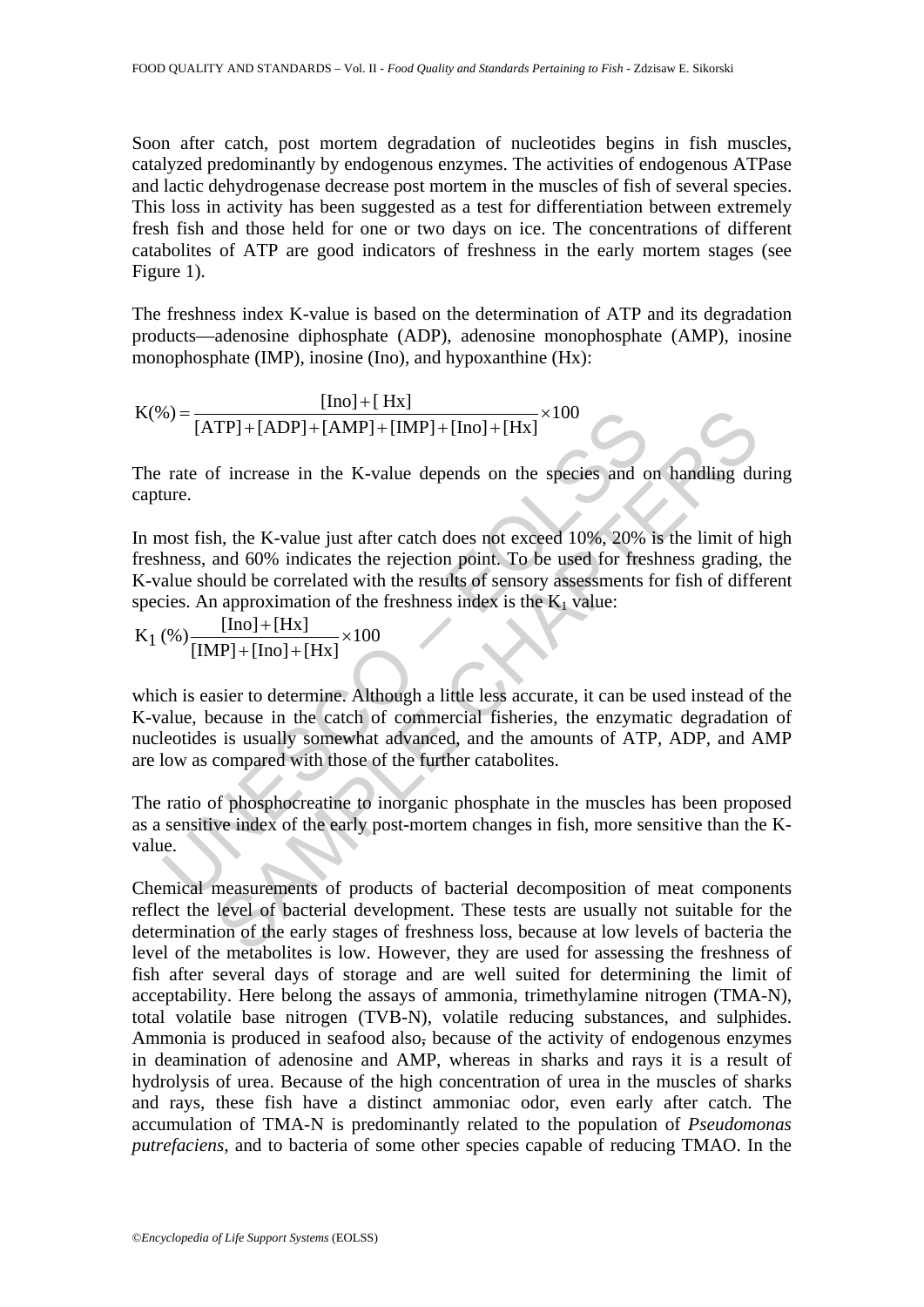fish of many species, there is a linear correlation between the values for TMA-N and TVB-N. The TVB-N determination is widely employed for the freshness assessment of wet fish because of its simplicity.

The suitability of these tests is different for fish of various species and also depends on the conditions of preservation that may selectively affect the development of various microorganisms, the growth rate and metabolic capabilities, and thus influence the spoilage changes. Typical examples of such treatments are vacuum or modified atmosphere packaging, or application of ionizing radiation. For grading purposes, numerical values of the test results have been proposed. They are different for fish of various species.

The contents of TVB-N in canned fish can also inform us of the freshness grade of the raw material. Generally the values of TVB-N in canned products are higher than in fresh fish, above 250 mg/kg to 300 mg/kg, because thermal treatment leads to generation of volatile bases from TMAO and amino acids.

The quantity of thus produced volatile compounds depends upon the time and temperature of heating. However, for any specific product manufactured under given conditions of thermal processing, the TVB-N value can inform us of the initial freshness grade of the raw material. If the time-temperature regime is unknown, high values of TVB-N indicate either low initial freshness of the fish or overprocessing.

## **3.5 Physical Tests**

Different freshness tests based on measurements of the physical properties of fish tissues have been proposed. Quality inspectors routinely examine the texture of the fish body or of the fillets during the sensory assessment of freshness.

material. Generally the values of TVB-N in canned products<br>h fish, above 250 mg/kg to 300 mg/kg, because thermal t<br>eration of volatile bases from TMAO and amino acids.<br>quantity of thus produced volatile compounds depends u al. Generally the values of TVB-N in canned products are higher that above 250 mg/kg to 300 mg/kg, because thermal treatment lead of volatile bases from TMAO and amino acids. The above 250 mg/kg to 300 mg/kg, because ther For rapid estimations, especially on board the vessel and in the fish market, different electronic devices are available. The working principle of a portable instrument known as Fish Tester is based on measuring the capacitate component of the AC resistance of the fish tissues. The resistance decreases during storage of the fish due to degradative changes in the muscle cell structure.

The instrument scale is calibrated in degrees of freshness for different species, indicating the practical storage life of the fish on ice, in days. Another instrument, the Torrymeter, measures the dielectric properties of fish that change during gradual loss of freshness from degradative processes in the muscles. Significant linear correlation has been established between the Torrymeter readings obtained by placing an electrode probe on the skin of fish and the results of sensory freshness evaluation for fish of numerous species.

The state of freshness, or the remaining shelf life of fish of a given species at a given temperature, can be predicted on the basis of the time-temperature history of the batch of fish after catch, if the temperature effect on the rate of spoilage caused by endogenous enzymes, microorganisms, chemical reactions, and physical factors is known.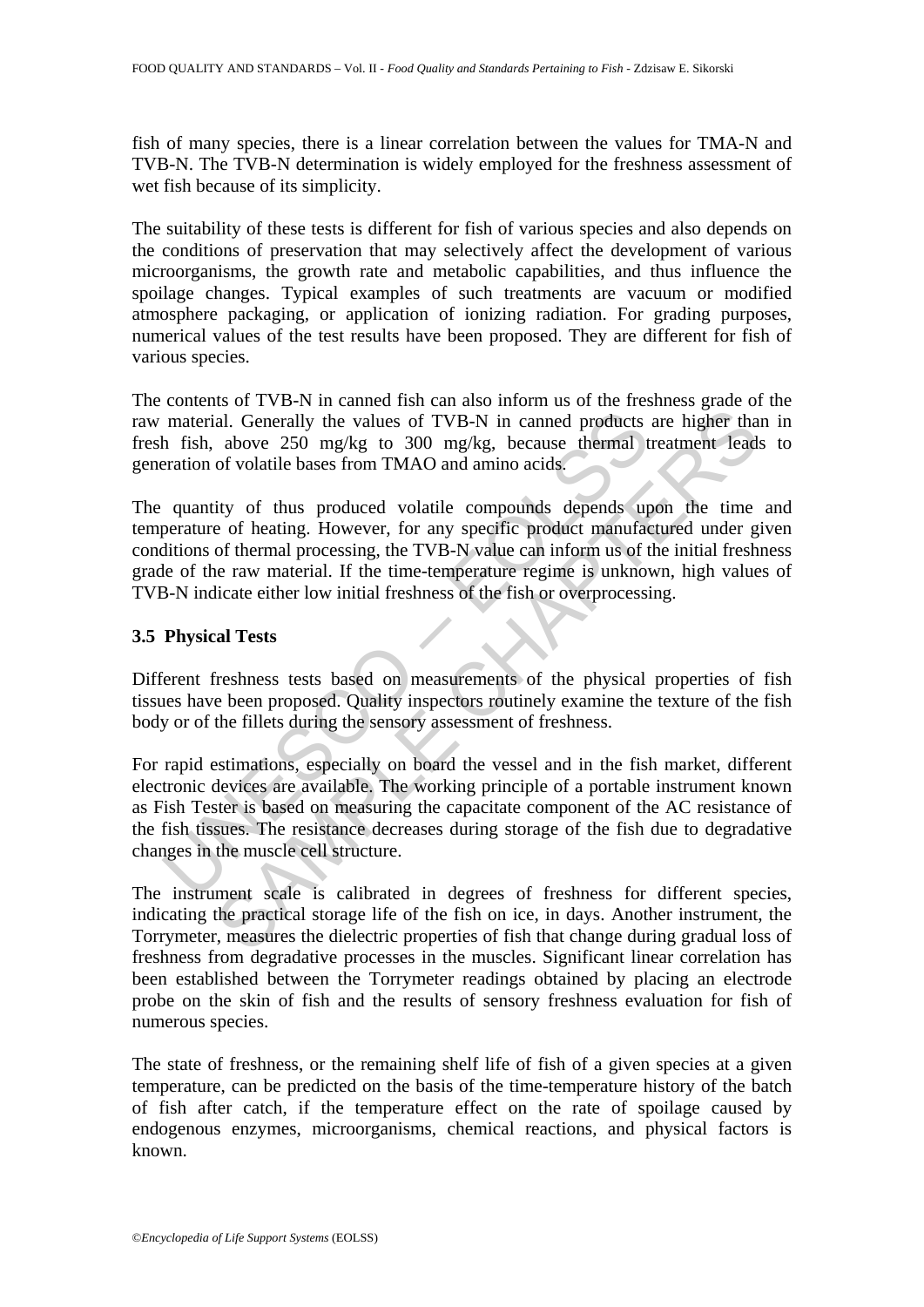- -
- -

# TO ACCESS ALL THE **22 PAGES** OF THIS CHAPTER, Vis[it: http://www.eolss.net/Eolss-sampleAllChapter.aspx](https://www.eolss.net/ebooklib/sc_cart.aspx?File=E5-08-04-02)

#### **Bibliography**

Cadwallader K.R. (2000). Enzymes and Flavour Biogenesis in Fish. *Seafood Enzymes. Utilisation and Influence on Postharvest Seafood Quality* (ed. N.F. Haard and B.K. Simpson), pp. 365–383. New York/Basel: Marcel Dekker, Inc. [An overview of enzymatic processes playing a role in flavor formation in fish.]

European Council (1991). Council Directive 91/493/EEC of July 22, 1991. [Gives health conditions for the production and marketing of fishery products.]

European Council (1996). Council Regulation (EC) No 2406/96 of November 26, 1996. *Official Journal of European Communities No L 334/1.* [Gives common standards for certain fishery products.]

Doe P. and Olley J. (1990). Drying and Dried Fish Products. *Seafood: Resources, Nutritional Composition, and Preservation* (ed. Z. E. Sikorski), pp. 125–145. Boca Raton, FL: CRC Press, Inc.

Kołakowska A., Olley J. and Dunstan G.A. (2002). Fish Lipids. *Chemical and Functional Properties of Food Lipids* (ed. Z.E. Sikorski and A. Kołakowska), pp. 223−266. Boca Raton. FL: CRC Press, Inc. [A critical review of the content, properties, and changes in lipids in fish.]

Higashi G.I. (1985). Foodborne Parasites Transmitted to Man from Fish and other Aquatic Foods: the Quality and Safety of Fish and Fish Products. *International Journal of Microbiology* **15**, 13–32.

Sikorski Z.E. (1988). Smoking of Fish and Carcinogens. *Fish Smoking and Drying* (ed. J.R. Burt), pp. 73–90. London, New York: Elsevier Applied Science. [Potential carcinogens in smoke.]

*ence on Possinarvest seajood Quality* (ed. N.F. raada and B.A. Simpson<br> *CBasel:* Marcel Dekker, Inc. [An overview of enzymatic processes playing a re<br> *And 29.1* Council (1991). Council Directive 91/493/EEC of July 22, 1 Sikorski Z.E., Kołakowska A. and Pan B.S. (1990). The Nutritive Composition of the Major Groups of Marine Food Organisms. *Seafood: Resources, Nutritional Composition, and Preservation* (ed. Z.E. Sikorski), pp. 29–54. Boca Raton, FL: CRC Press, Inc. [A review of nutrients of marine food organisms.]

*Posinarvest Segtood Quality* (ed. N.F. Haard and B.K. Simpson), pp. 50-3-83.<br>Marcel Dekker, Inc. [An overview of enzymatic processes playing a role in flavor form<br>uncil (1991). Council Directive 91/493/EEC of July 22, 19 Sikorski Z.E. and Kołakowski E. (2000). Endogenous Enzyme Activity and Seafood Quality: Influence of Chilling, Freezing, and other Environmental Factors. *Seafood Enzymes: Utilisation and Influence on Postharvest Seafood Quality* (ed. N.F. Haard and B.K. Simpson), pp. 451–487. New York/Basel: Marcel Dekker, Inc. [A comprehensive review of enzymatic changes during fish processing.]

Van Egmond H.P., Aune T., Lassus P., Speijers G.J.A. and Waldock M. (1993). Paralytic and Diarrhoeic Shellfish Poisons: Occurrence in Europe, Toxicity, Analysis and Regulation. *Journal of Natural Toxins* **2**, 41–83.

Wekkell M.M., Manger R., Colburn K., Adams A. and Hill W. (1994). Microbial Quality of Seafoods: Viruses, Bacteria and Parasites. *Seafoods: Chemistry, Processing Technology and Quality,* (ed. F. Shahidi and J.R. Botta), pp. 196–219. Glasgow: Blackie Academic and Professional.